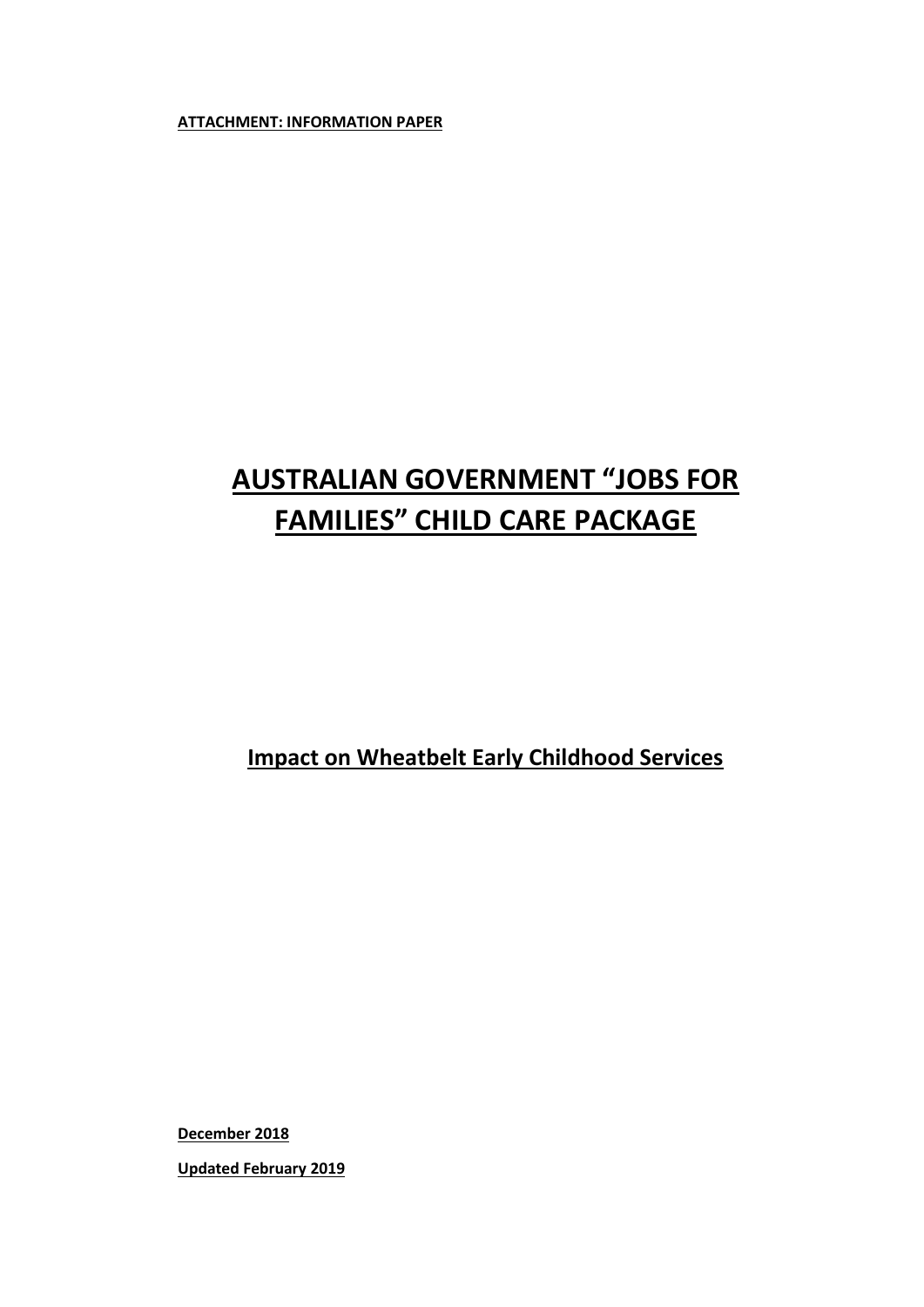This information has been compiled by the General Manager and Project Team for the Board of Regional Early Education and Development Inc. (REED). The information is drawn from Australian Government and other websites which are referenced in the endnotes.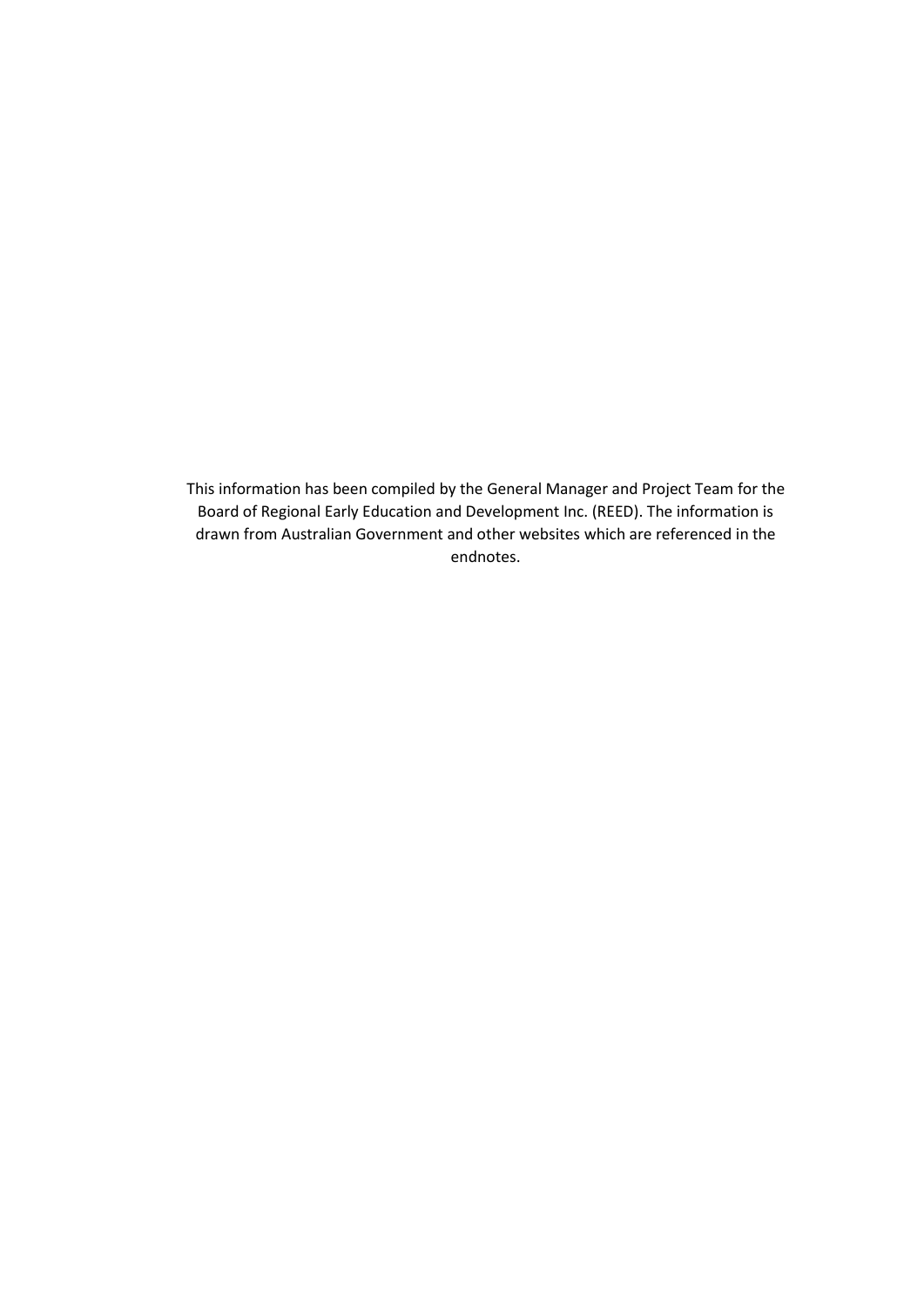## **TABLE OF CONTENTS**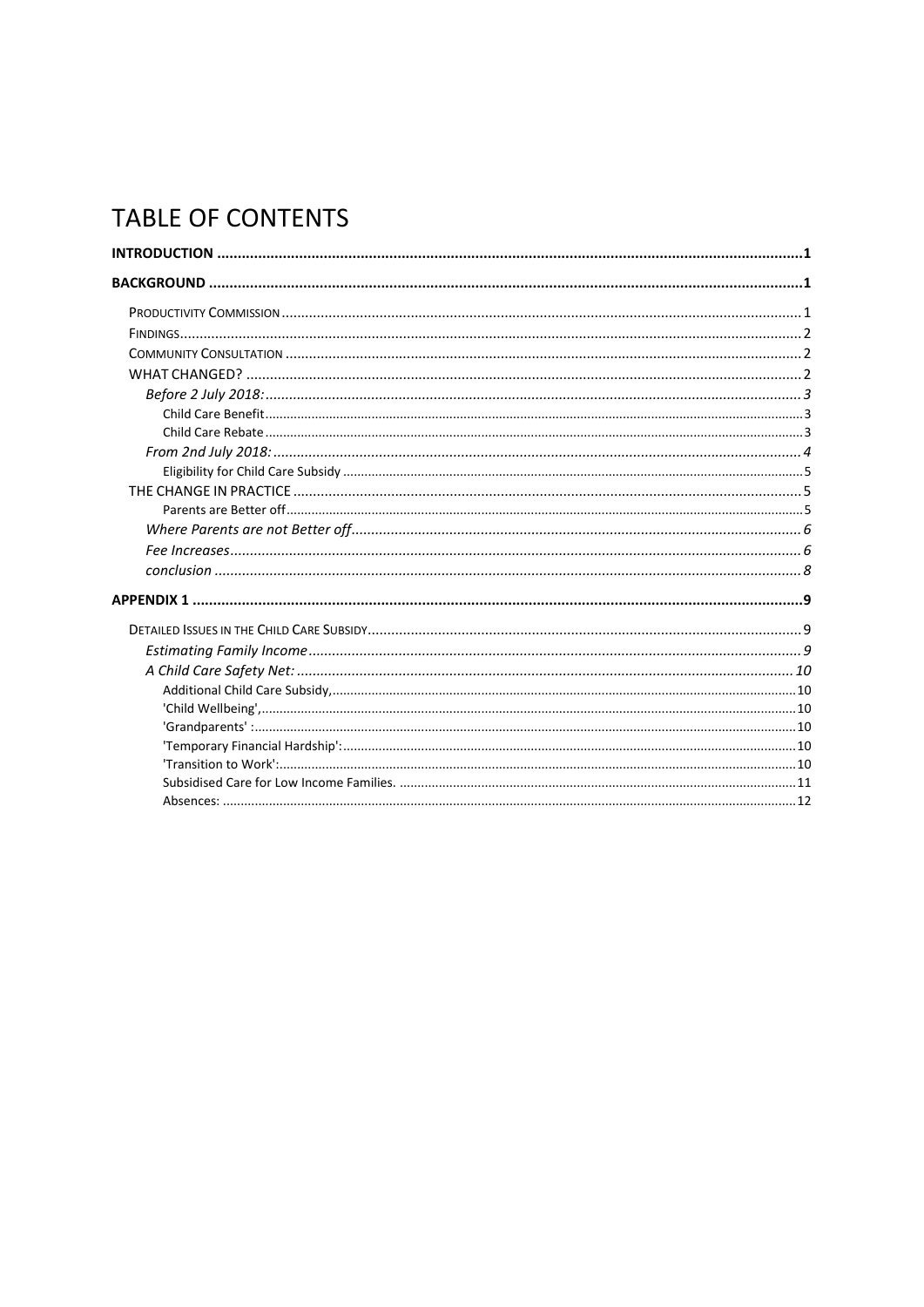## <span id="page-3-0"></span>INTRODUCTION

Like many providers of ECEC services, the Regional Early Education and Development (REED) Board has recently increased daily fees for child care. This has been done to ensure the ongoing viability of services in a way which maximises the funding by the Commonwealth Government under the new Child Care package and minimises the cost to parents.

These goals have been achieved with the new fee structure.

- The new fee structure will provide services with the funds they need to pay their staff and pay their bills,
- overall the proportion of the cost paid by parents has been reduced substantially, and,
- the funding provided by Commonwealth government has increased.

However, for many parents there has been little or no change in their actual payment and for some parents costs have increased, which has led to concerns being expressed. These different impacts on parents' fees are related to the new Commonwealth Child Care Subsidy (CCS) arrangements.

This paper outlines how the new Federal system works and why it has different outcomes for some parents using REED services than others.

## <span id="page-3-2"></span><span id="page-3-1"></span>BACKGROUND

## PRODUCTIVITY COMMISSION

On 2 July 2018 the Commonwealth Governmen[t Child Care Subsidy](https://www.humanservices.gov.au/individuals/services/centrelink/child-care-subsidy) replaced th[e Child](https://www.humanservices.gov.au/individuals/services/centrelink/child-care-benefit)  [Care Benefit](https://www.humanservices.gov.au/individuals/services/centrelink/child-care-benefit) an[d Child Care Rebate](https://www.humanservices.gov.au/individuals/services/centrelink/child-care-rebate) (Refer pp.2-3, 3.2 i & iii). A major driver of the change was a Productivity Commission Inquiry<sup>i</sup> into future options for child care and early childhood learning, with a focus on developing a system that supports modern families' working circumstances and children's learning and development needs. The inquiry, commissioned by then Federal Treasurer Hon Joe Hockey included extensive research, consultation, submissions, on-line comments and public hearings.

The inquiry commenced in November 2013 and the final report, the Productivity Commission Inquiry into Childcare and Early Childhood Learning (2014)<sup>†</sup>, was publicly released by then Minister for Social Services Hon Scott Morrison on 20 February 2015.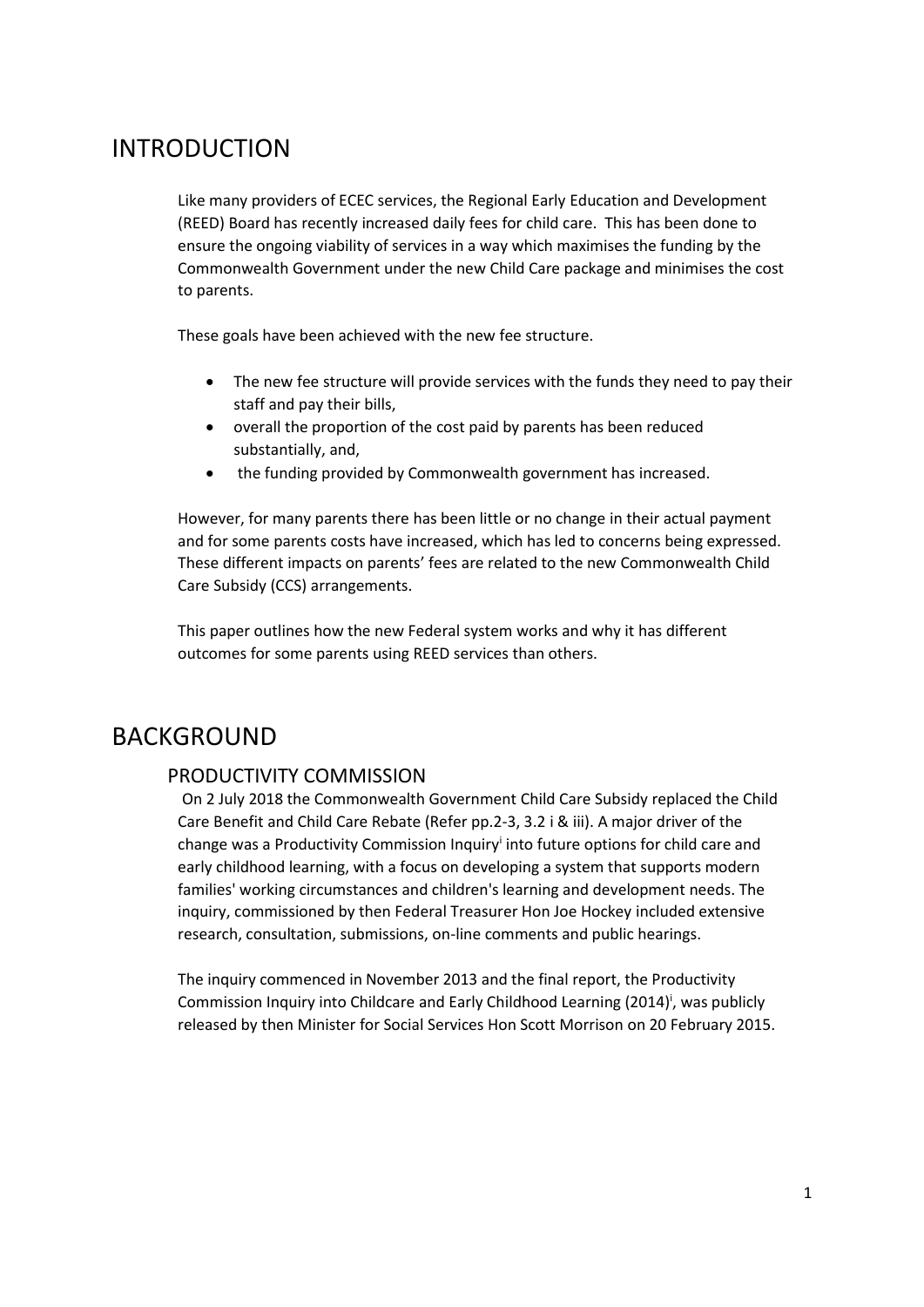### <span id="page-4-0"></span>FINDINGS

The Productivity Commission found the system to be complex and unwieldy. The report confirmed the need for changes to the system to make it more affordable, simple and streamlined, while better targeting child care fee assistance policies and programmes to encourage greater workforce participation by parents.

The Productivity Commission recommended a single child-based subsidy that is meansand- activity-tested, paid directly to the family's choice of approved services, for up to 100 hours per fortnight, and based on a benchmark price for quality ECEC. In regional, rural and remote areas with fluctuating child populations, viability assistance should be provided on a limited time basis.

### <span id="page-4-1"></span>COMMUNITY CONSULTATION

The Australian government undertook extensive further consultation following the release of the report and announced the Jobs for Families Child Care Package in response to the report as part of the 2015-16 Budget. In addition the Senate also conducted an Inquiry into the 2015 Jobs for Families Child Care Package Bill<sup>ii.</sup>

A Regulation Impact Statement – Jobs for Families Child Care Package, November 2015<sup>iii</sup> followed further extensive community consultation.

Between the assent of the Family Assistance Legislation Amendment (Jobs for Families Child Care Package) Act 2017<sup>iv</sup> on 4 April 2017 and the date the new Child Care Subsidy system came into effect on 2nd July 2018, the Commonwealth Department of Education and Training provided information sessions for ECEC services nationally and the Australian Government provided information for parents through television advertising and social media.

A key message in the Government's communication strategy was that the new child care subsidy system would make child care more affordable. While this would be true for a majority of families accessing ECEC services from 2nd July 2018, this was not true for all families, including some higher income families.

Feedback from consultations indicated broad support for a single subsidy and an hourly cap<sup>v</sup>. There was general agreement that greater assistance should be provided to low to middle income earners.

## <span id="page-4-2"></span>WHAT CHANGED?

While changes to Commonwealth funding has been a feature of the ECEC/childcare system over the past 40 years, the Jobs for Families Child Care Package represented a significant change to the architecture of the child care funding system.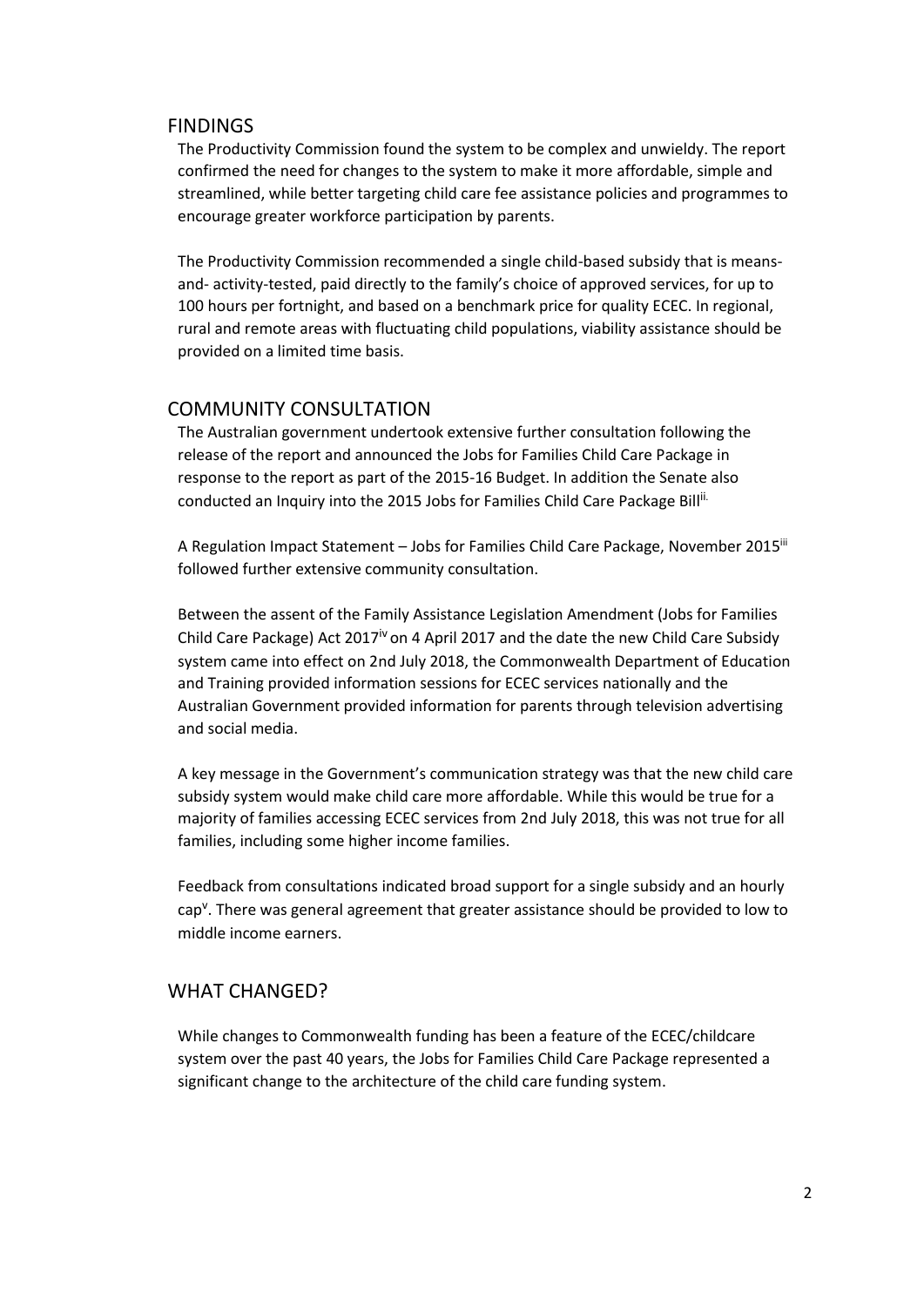#### <span id="page-5-0"></span>BEFORE 2 JULY 2018:

Under the previous system there were two subsidies to support parents using early childhood services – the Child Care Benefit and the Child Care Rebate. These subsidies were available to parents using long day care programs that met certain conditions. Long day care services were required to operate on all normal working days in at least 48 weeks of the year and be available to provide care for any particular child for at least 8 continuous hours on each normal working day on which it operated.

#### <span id="page-5-1"></span>CHILD CARE BENEFIT

Child Care Benefit (CCB) was an income-tested payment targeted towards low to middle income families which could be received as a lump sum payment or paid direct to a service to reduce child care fees. Different loadings were applied to the standard CCB rate depending on the circumstances of the family, such the number of children in the family, and the type of care they used.

To be eligible for CCB, an individual or their partner was required to meet residency requirements, be liable for the child care costs and have an eligible child in their care attending approved child care in Australia. All eligible families could receive CCB for up to 24 hours per child per week. To receive more than 24 hours CCB in a week, both parents were required to be undertaking a minimum of 15 hours per week (or 30 hours in a fortnight), of work, training or study, or satisfy an exemption. The amount of assistance was based on a family's income.

#### <span id="page-5-2"></span>CHILD CARE REBATE

The Child Care Rebate was available to all parents regardless of their income. It was designed to fund the gap between the fee charged by the service and the amount of subsidy provided through the Child Care Benefit

To be eligible for Child Care Rebate (CCR), families were required to be eligible for CCB (even if they did not qualify for assistance because their family income was too high). CCR paid up to 50% of a family's out-of-pocket child care costs after any CCB was deducted, up to a maximum of \$7,500 per child per annum. Parents had to participate in work related commitments at some time during a week or satisfy an exemption to receive CCR.

Families on higher incomes tended to receive relatively more CCR as they were eligible for less income-tested CCB. Parents could choose to receive CCR on a fortnightly, quarterly or annual basis, or have it paid direct to services on their behalf to reduce fees.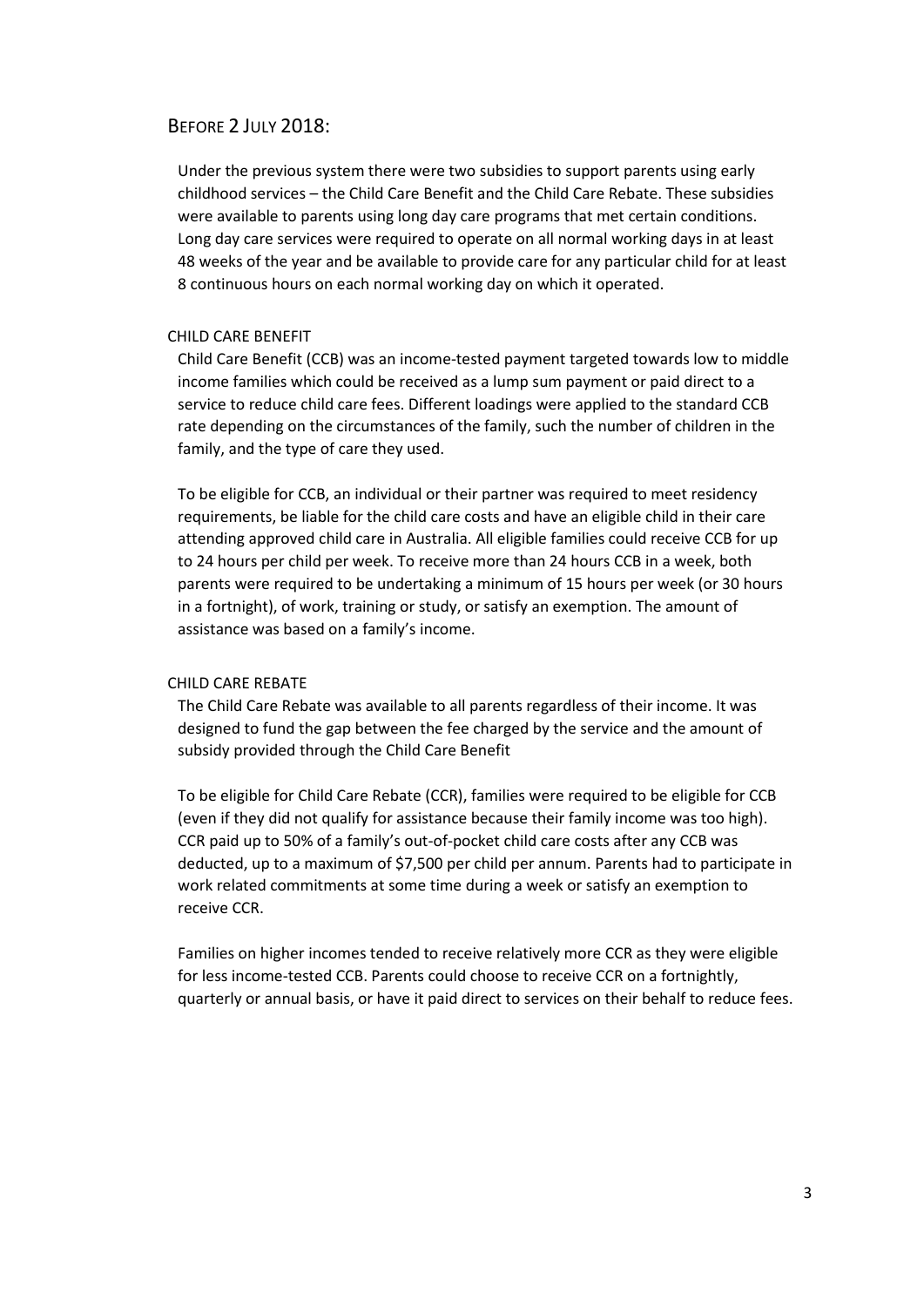### <span id="page-6-0"></span>FROM 2ND JULY 2018:

Under the new Child Care Subsidy, the two previous subsidies have been combined into a single, means tested subsidy, which is paid directly to services, not to parents; and which is capped in different ways to provide some limits on the Commonwealth expenditure in this program.

At the same time the Commonwealth has sought to build a subsidy system to make services affordable for parents who meet the activity test, and which provides sufficient funding to enable services to offer programs which meet the national standards of staffing ratios and qualifications.

CCS is paid directly to a child care service fortnightly, based on the attendance records (session reports) the service submits. Parents pay any difference between the actual fee they are charged and the Child Care Subsidy that is paid on the parent's behalf.

Under the new arrangements the Commonwealth applies three tests to determine the amount of Child Care Subsidy (CCS) that will be paid for each child :-

- A family's [annual adjusted taxable](https://www.education.gov.au/child-care-subsidy-combined-family-income-0) income determines the percentage of the fee charged by the child care service that will be paid by the Commonwealth government. The Commonwealth will fund up to 85% of the fee that the service charges depending on family income.
- The Commonwealth will fund up to an hourly rate of \$11.77 per hour for pre-school aged children and \$10.29 for school aged children. The hourly rate caps will be increased by the [CPI](http://guides.dss.gov.au/family-assistance-guide/acronyms#cpi) at the commencement of each financial year. The hourly rate caps place an upper limit on the amount of [CCS](http://guides.dss.gov.au/family-assistance-guide/acronyms#ccs) the Australian Government will provide for sessions of care delivered by each type of approved child care service.

The amount of CCS is a combination the percentage of the hourly fee for which the family is eligible, the hourly rate charged by the service and the hours that a child attends the service.

• The third factor is the total amount a family can receive each year. There are no limits on the amount that can be funded to eligible families who earn less than \$186,958. However the Commonwealth will only fund up to \$10,190 per annum for families earning between \$186,958 and \$351,248. CCS is not available for families earning more than \$351,248 except in special circumstances.

Centre-based day care<sup>vi</sup> services are still required to operate for 48 weeks of a year, but the hours and days of opening are not prescribed. This is a significant change for services in the Wheatbelt as previously parents of services that only opened for several days a week were not eligible for any fee subsidy.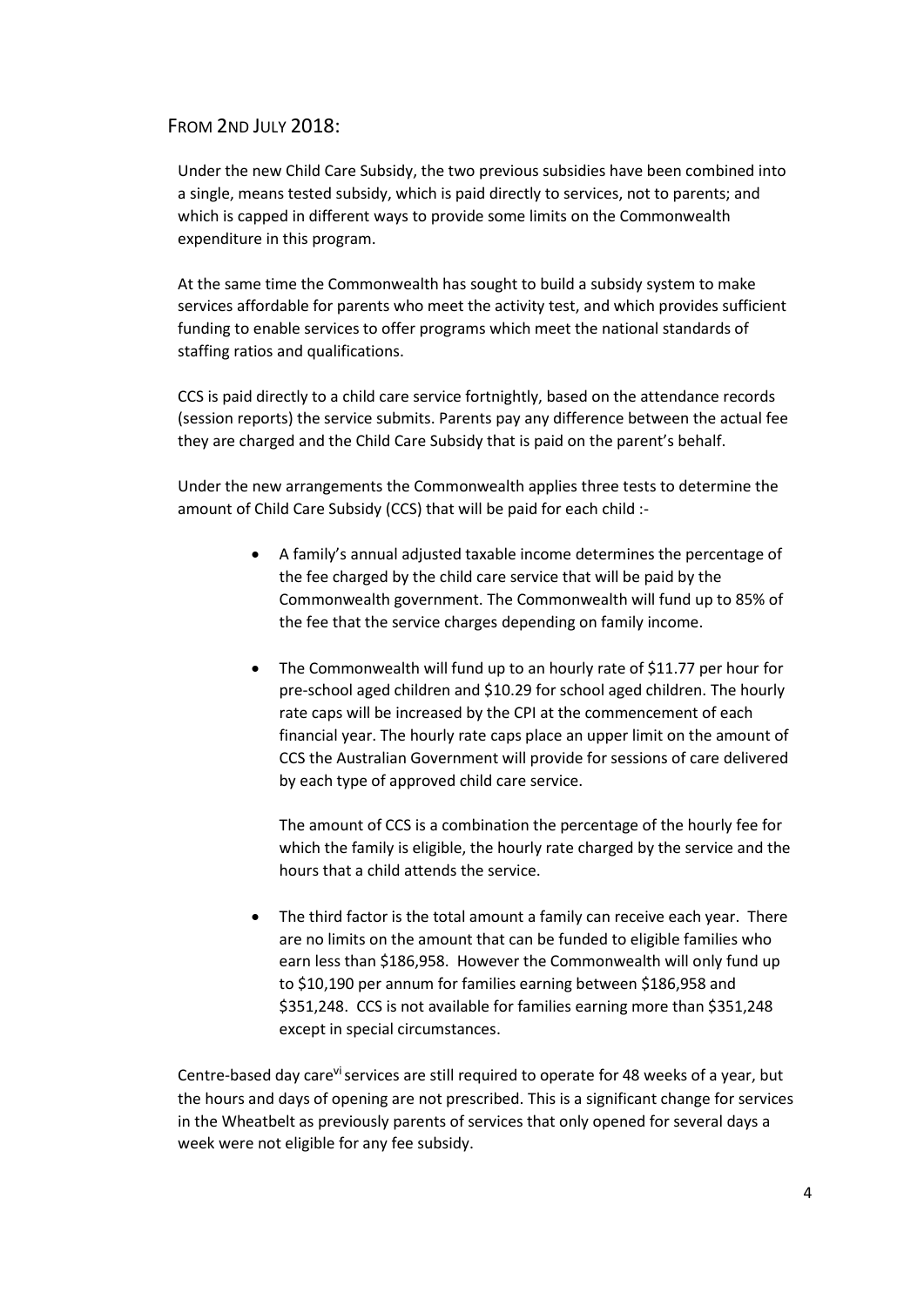#### <span id="page-7-0"></span>ELIGIBILITY FOR CHILD CARE SUBSIDY

Some basic requirements must be satisfied for an individual to be eligible to receive Child Care Subsidy for a child. These include:

- the age of the child (must be 13 or under and not attending secondary school);
- the child meeting immunisation requirements;
- the individual, or their partner, meeting the residency requirements.

The amount of subsidised child care a parent can access per fortnight applies to each child. A family's Child Care Subsidy percentage is the amount that is subsidised. It applies to either th[e hourly fee](https://www.humanservices.gov.au/individuals/services/centrelink/child-care-subsidy/how-much-you-can-get/type-child-care-you-use-affects-it#hourlyfee) or the relevant [hourly rate cap,](https://www.humanservices.gov.au/individuals/services/centrelink/child-care-subsidy/how-much-you-can-get/type-child-care-you-use-affects-it#hourlyrate) whichever is lower.

Eligibility is based on the parent who is working least, so if one parent works and the other stays at home, the subsidy is zero. In a sole parent family, the sole parent must meet the activity test.

| <b>Hours of "activity"</b> | <b>Hours of subsidised care</b> |
|----------------------------|---------------------------------|
| 8-16 per fortnight         | 36 per fortnight                |
| 16-48 per fortnight        | 72 per fortnight                |
| 48+ per fortnight          | 100 per fortnight               |

| <b>Family income</b>                     | <b>Child Care Subsidy</b><br>percentage                                                                |
|------------------------------------------|--------------------------------------------------------------------------------------------------------|
| \$0 to \$66,958                          | 85%                                                                                                    |
| More than \$66,958 to below<br>\$171,958 | Between 85% and 50%<br>The percentage goes down by<br>1% for every \$3,000 of income<br>a family earns |
| \$171,958 to below \$251,248             | 50%                                                                                                    |
| \$251,248 to below \$341,248             | Between 50% and 20%<br>The percentage goes down by<br>1% for every \$3,000 of income<br>a family earns |
| \$341,248 to below \$351,248             | 20%                                                                                                    |
| \$351,248 or more                        | 0%                                                                                                     |

## <span id="page-7-1"></span>THE CHANGE IN PRACTICE

### <span id="page-7-2"></span>PARENTS ARE BETTER OFF

The reforms introduced from 2 July 2018 involve a significant change to the architecture to the subsidy system that makes it difficult to make direct comparisons pre and post the introduction of the new system which can be difficult for parents to understand.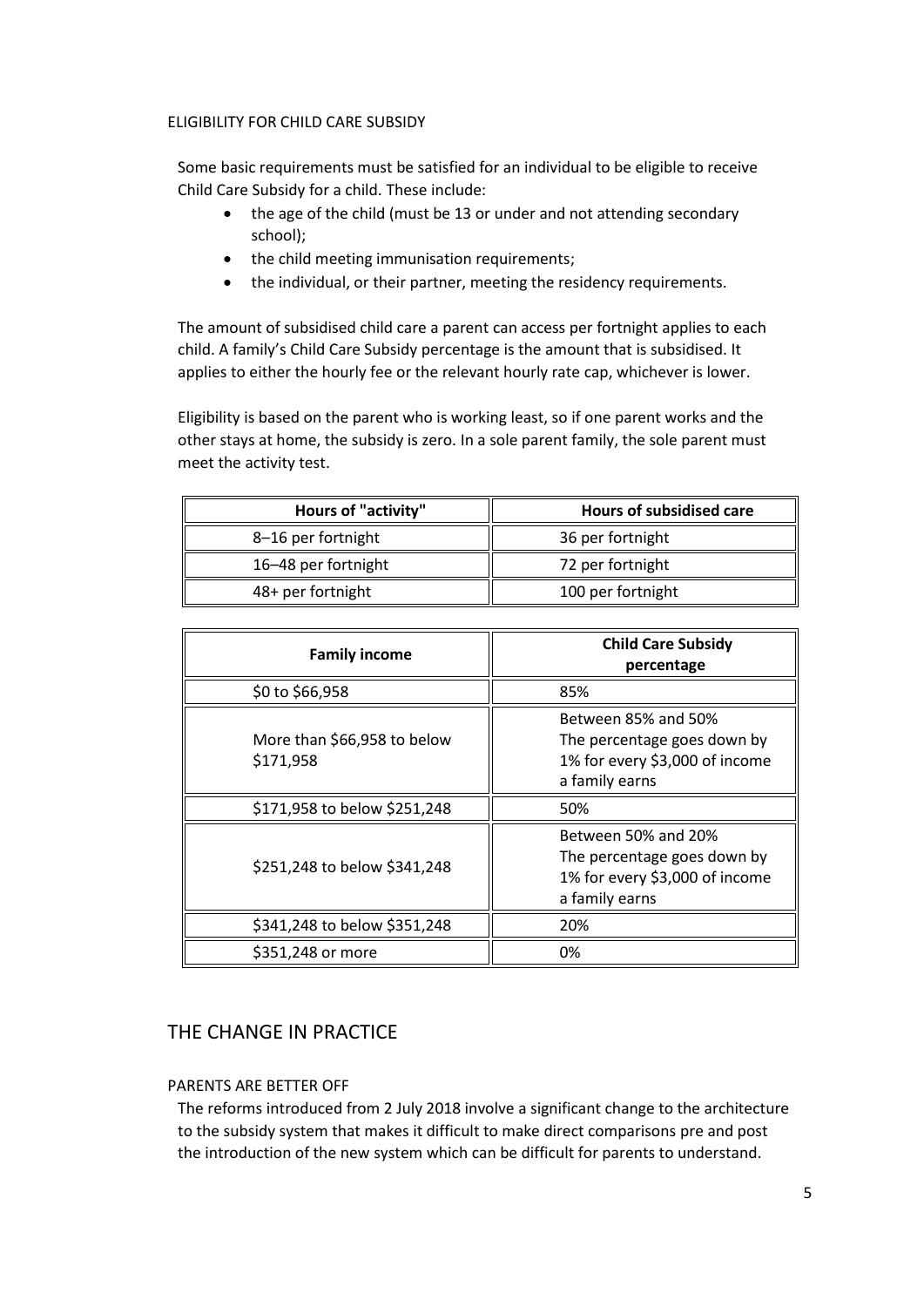Overall, more assistance will go to low and middle income families and their use of childcare is expected to rise. Families earning more than \$351,248 will get no subsidy, households earning less than \$67,000 will receive 85% of the childcare fee, and middleincome earners will get 50%.

The annual cap or limit on Government support will be abolished for most families. Under the pre-2 July 2018 system, families using child care five days a week reached the annual cap on the Child Care Rebate of \$7,500 only halfway through the year, meaning their child care fees doubled overnight for the remainder of the financial year. This caused financial strain for hundreds of thousands of families. And as child care costs increased, each year the cap of \$7,500 ran out earlier and earlier. In the new system, this cap is removed entirely for families earning less than \$186,000 a year and lifted from around \$7,500 to \$10,000 for families earning between \$186,000 and \$351,000.

The Department of Education and Training estimated that nationally, close to 1 million families will be better off under the new system while about 280,000 will be worse off. Low-income and middle-income families, where two parents work, or with a single working parent will be better offvii.

#### <span id="page-8-0"></span>WHERE PARENTS ARE NOT BETTER OFF

Whilst the new Child Care Subsidy system was widely advertised as providing more affordable child care, the advertisements understandably could not reflect the full range of family circumstances that might affect the level of eligible subsidy and out of pocket cost for parents, resulting in some misunderstanding.

For a majority of parents the new system results in a reduction or minimal change to their out of pocket cost. However, where a family's income increases, their out of pocket expense will also increase, as it would have done under the previous system.

Families that don't meet the activity test required to qualify for the new subsidy (ie those where one or both parents don't work) will not be eligible for child care subsidy.

Families with one parent who works part time will qualify for fewer hours of subsidised care than before, because these hours will be based on the parent or guardian with the lowest number of working hours.

#### <span id="page-8-1"></span>FEE INCREASES

The impact of fee increases is complex. The actual fee paid by parents is usually different from the advertised fee for the service. This is because the Federal Government subsidises the fee charged by the service, by paying up to 85% of the fee up to \$11.77 per hour.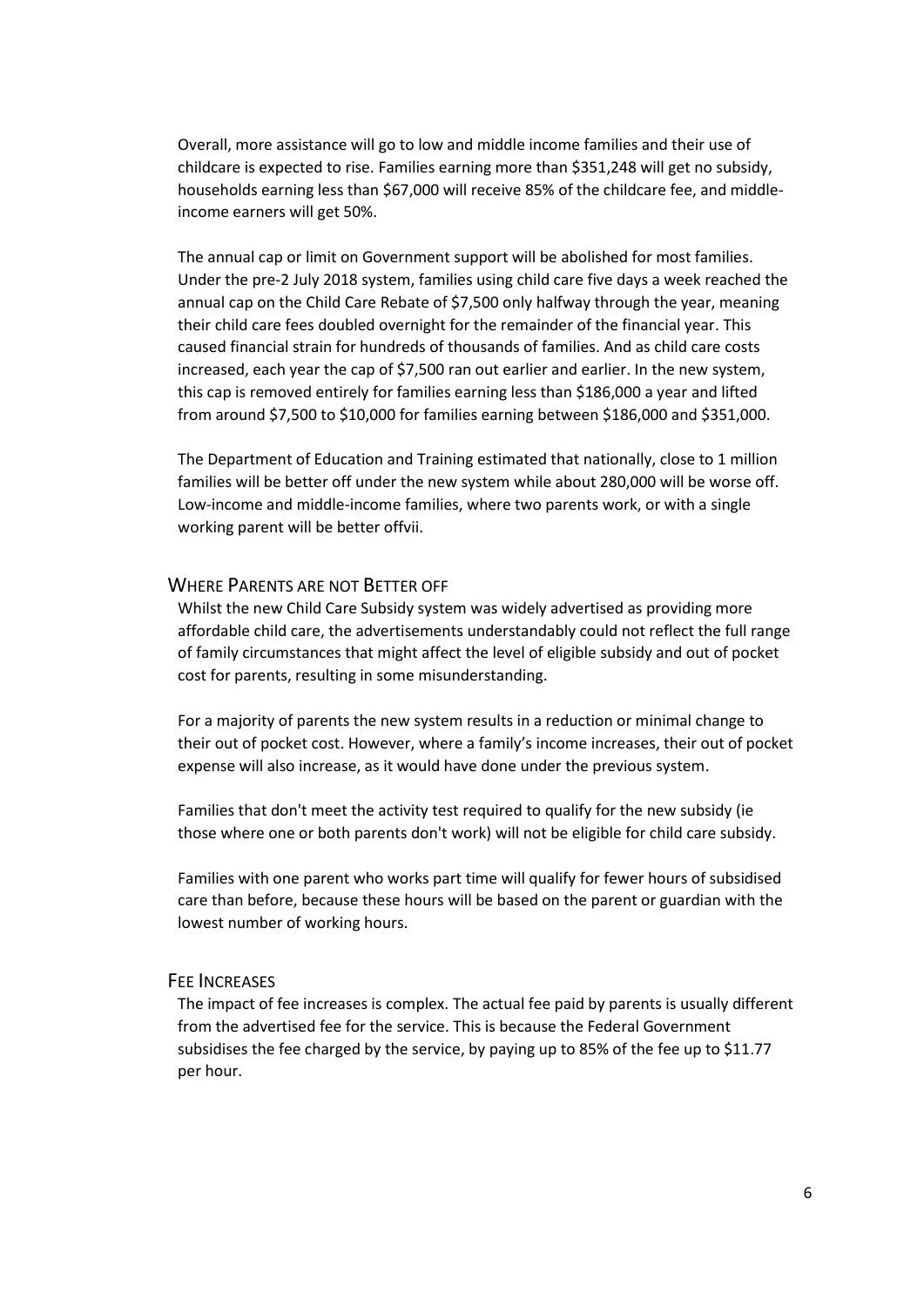The introduction of the new funding system has given REED the opportunity to increase fees to the appropriate level without significant cost increases to parents. By adopting the benchmark fee, the REED Board aimed to increase the viability of services, maximise the contribution of Government and minimise the cost to parents.

## **Services Need to meet their Costs**

Fee charging practices are commercial or business decisions made by child care service providers and are not a matter regulated by the Family Assistance Law. Responsible budgeting is critical for the viability and sustainability of services over time. Services need to set fees that take account of the 2 July 2018 changes and maximise income from the new child care subsidy. Fees also need to reflect the variations in attendance patterns within a year and from year to year.

For the Wheatbelt services this is a particularly important issue. The Wheatbelt Early Childhood Education and Care (ECEC) Sustainability Project is being undertaken to ensure the ongoing viability of services in the Wheatbelt. The Project's initial analysis of service budgets showed that most services were not generating enough income to pay their staff and were relying on "Sustainability Grants" from Commonwealth Government to meet their obligations.

Given that these grants are now both time limited and competitive, it is imperative that services increase income to match their expenditure, either through increased utilisation or fee increases or both.

#### **Parents Pay Less Because Government Subsidies have Increased – But Not Everyone Benefits**

While fees have increased so has the subsidy paid by Government so that the proportion of the cost of Early Childhood Services which has been provided by parents has gone down. But this has not applied to all parents. The new child care package makes significant changes to the previous income-tested subsidy arrangements; it introduces new work and study ("activity") tests, and it completely removes the Child Care Rebate that was previously available to high income families.

This has led to some families questioning why their out of pocket expenses are higher than under the previous system. In some instances this is because family income has increased whereas if family income had remained the same, the family's out of pocket expense would have been lower under the new system than was previously the case.

In other instances the increased cost is due to the increase in fees, particularly where the parents are in higher income brackets and are not eligible for Child Care Subsidy. In these situations the parents will be negatively affected by fee increases.

Unfortunately the solution is not to be found in reducing fees. In fact this could do substantial harm to a service with little value to the parents. This is especially true for services with substantial populations of clients who are of lower incomes.

For example, if a service with a fee of \$115 per day reduced its fee to \$100 per day, the cost for a parent receiving the full Government Child Care Subsidy would drop from \$17.25/day to \$15/day – a saving for the parent of \$2.25 but a loss to the service of the difference between the two headline fees – that is \$115-\$100 = \$15.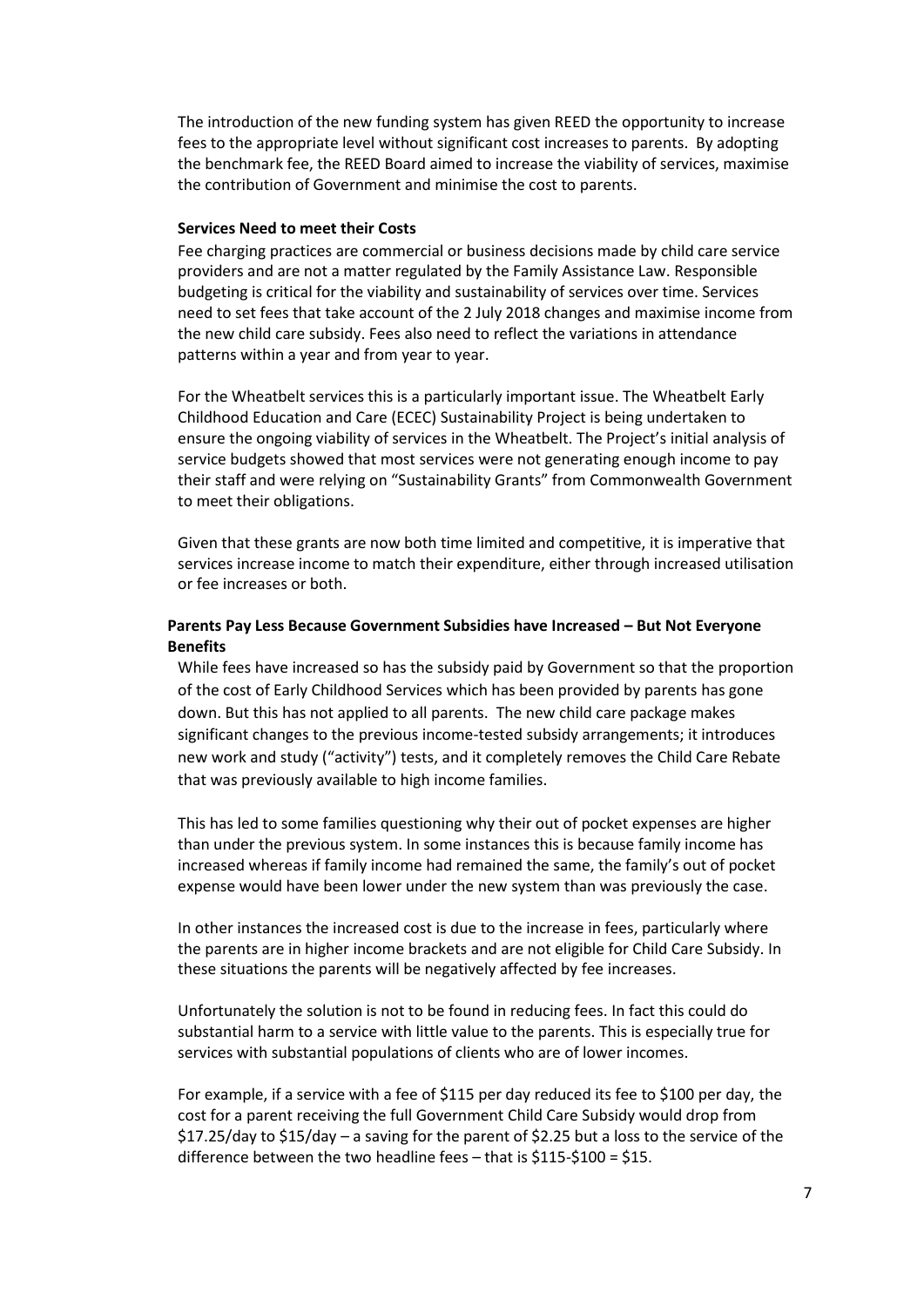#### <span id="page-10-0"></span>CONCLUSION

The new Commonwealth Child Care funding overall reduces costs to parents and establishes a benchmark fee to support the viability of services. For parents on higher incomes the loss of non-means tested subsidies imposes higher costs on them and may be a disincentive for their participation in the workforce.

The higher headline fee will enable REED to provide quality Professional Development and mentoring for Educators which will in turn contribute to provision of high quality education and care that children in the Wheatbelt deserve.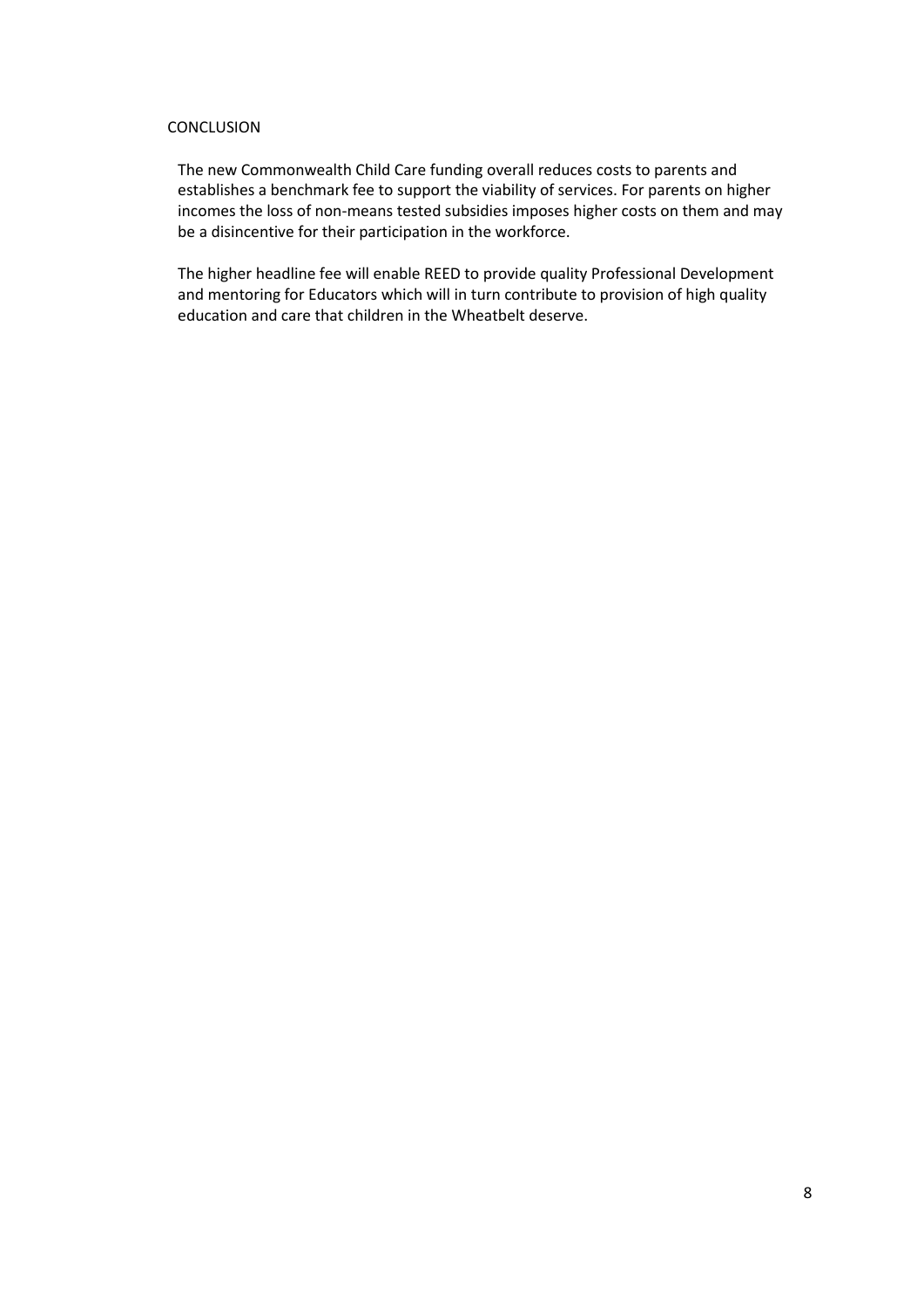## <span id="page-11-1"></span><span id="page-11-0"></span>APPENDIX 1

## **DETAILED ISSUES IN THE CHILD CARE SUBSIDY**

## <span id="page-11-2"></span>ESTIMATING FAMILY INCOME

The amount fees are subsidised is based on [a family income estimate.](https://www.humanservices.gov.au/individuals/services/child-support/child-support-assessment/how-we-work-out-your-assessment/how-your-income-affects-your-payment)

Families can still claim the subsidy even if their family income estimate is \$351,248 or more. If the family actually earns less than this, they will be paid the subsidy they're entitled to when th[e balance of payments](https://www.humanservices.gov.au/individuals/services/centrelink/child-care-subsidy/how-manage-your-payment/well-balance-your-child-care-subsidy) is assessed at the end of the financial year.

At the end of the financial year, a family's actual [adjusted taxable income](https://www.humanservices.gov.au/individuals/services/centrelink/child-care-subsidy/how-much-you-can-get/your-income-can-affect-it/what-adjusted-taxable-income) will be provided to the Department of Human Services from the Australian Taxation Office to be compared with the family income estimate previously provided. The actual subsidy entitlement will be worked out at end of year reconciliation when a family's actual adjusted taxable income is known (that is, after they have lodged their tax return). It's suggested that the estimate of income be based on the previous year's tax return as well as any expected pay rises. Where a parent has a partner, the partner's salary should be included as the calculation is based on [combined annual family income.](https://www.education.gov.au/child-care-subsidy-combined-family-income-0)

Because some families are unable to estimate their income accurately, 5% of a family's weekly Child Care Subsidy entitlement is withheld. Following reconciliation, if income is underestimated, a family may end up with an overpayment which will need to be paid back. If a family overestimates, they may not get enough subsidy and any outstanding amount will be paid directly to the family.

The new system will only subsidise parents who work, study or volunteer, and each family will have to keep proof in case of a Centrelink spot audit like those conducted on Newstart recipients.

A parent needs to inform the Department of Human Services if their circumstances change while they're getting Child Care Subsidy. For example, if any of the following things happen:

- their child begins primary or secondary school for the first time,
- the parent or their partner's [activity](https://www.humanservices.gov.au/individuals/services/centrelink/child-care-subsidy/how-much-you-can-get/your-activity-level-affects-it#recognisedactivities) details change,
- the parent or their partner's income changes,
- the care arrangements change,
- personal circumstances change,
- a parent changes address,
- a parent leaves Australia.

Changes may take up to 2 weeks to take effect because eligibility and payment of Child Care Subsidy is undertaken fortnightly. Parents can make most changes using their [Centrelink online account](https://www.humanservices.gov.au/individuals/services/centrelink/centrelink-online-accounts) through [myGov](https://my.gov.au/) or the [Express Plus Centrelink mobile app.](https://www.humanservices.gov.au/individuals/services/centrelink/express-plus-centrelink-mobile-apps)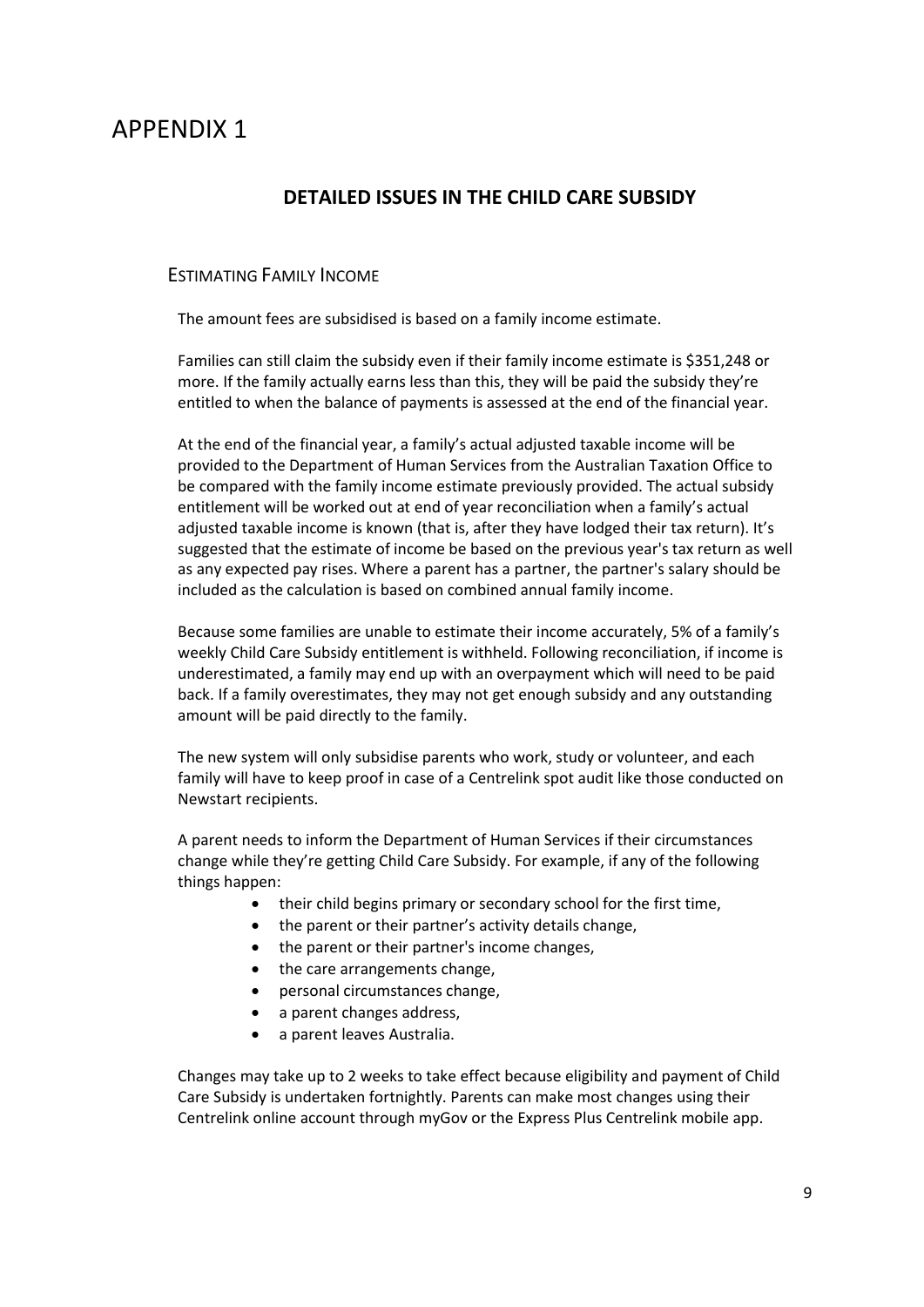## <span id="page-12-0"></span>A CHILD CARE SAFETY NETviii:

<span id="page-12-1"></span>[ADDITIONAL CHILD CARE SUBSIDY,](https://www.education.gov.au/additional-child-care-subsidy-0) a top up payment in addition to the Child Care Subsidy which provides targeted additional fee assistance to families and children facing barriers in accessing affordable child care. Additional Child Care Subsidy (child wellbeing) is equal to 100% of actual fees up to 120% of the relevant hourly rate cap.

<span id="page-12-2"></span>['CHILD WELLBEING',](https://www.education.gov.au/additional-child-care-subsidy-0) for families who require practical help to support their children's safety and wellbeing. As part of Additional Child Care Subsidy (child wellbeing), children in foster care may be eligible to receive additional child care fee assistance, depending on their circumstances.

Eligible families do not have to meet the Child Care Subsidy activity test, and are able to access a subsidy that is equal to the actual fee charged by providers, up to 120% of the Child Care Subsidy hourly rate cap, for a maximum of 100 hours per fortnight. To be eligible for an Additional Child Care Subsidy payment, the foster parent must also meet the general Child Care Subsidy eligibility requirements in relation to the child. In circumstances where foster carers are not liable for the child care fees (i.e. the state covers the child care fee costs), they are not eligible for Child Care Subsidy.

<span id="page-12-3"></span>['GRANDPARENTS'](https://www.education.gov.au/additional-child-care-subsidy-0) : Grandparents in receipt of income support who are the principal carer of their grandchildren. Additional Child Care Subsidy (grandparent) provides ongoing increased child care fee assistance to grandparents on income support who are the principal carers of their grandchild. A grandparent or a great-grandparent includes a natural, adoptive or step grandparent (or great-grandparent) of the grandchild, or the grandparent's (or great-grandparent's) current or former partner.

Being the principal carer of grandchildren means that the grandparent looks after them for at least 65% of the time and has substantial autonomy for the day-to-day decisions about the child's care, welfare and development. Eligible grandparents receive a subsidy equal to the actual fee charged by the child care service, up to 120% of the Child Care Subsidy hourly rate cap for up to 100 hours per fortnight. These grandparents do not have to meet the activity test requirements.

<span id="page-12-4"></span>['TEMPORARY FINANCIAL](https://www.education.gov.au/additional-child-care-subsidy-0) HARDSHIP': Short-term increased child care fee assistance for families who are experiencing significant financial stress due to exceptional circumstances.

<span id="page-12-5"></span>['TRANSITION TO WORK':](https://www.education.gov.au/additional-child-care-subsidy-0) Parents transitioning to work from income support. Additional Child Care Subsidy (transition to work) covers 95% of actual fees, up to 95% of the relevant hourly rate cap. Families who are transitioning from income support to work by engaging in work, study or training activities and have a Job Plan in effect are supported by Additional Child Care Subsidy (transition to work).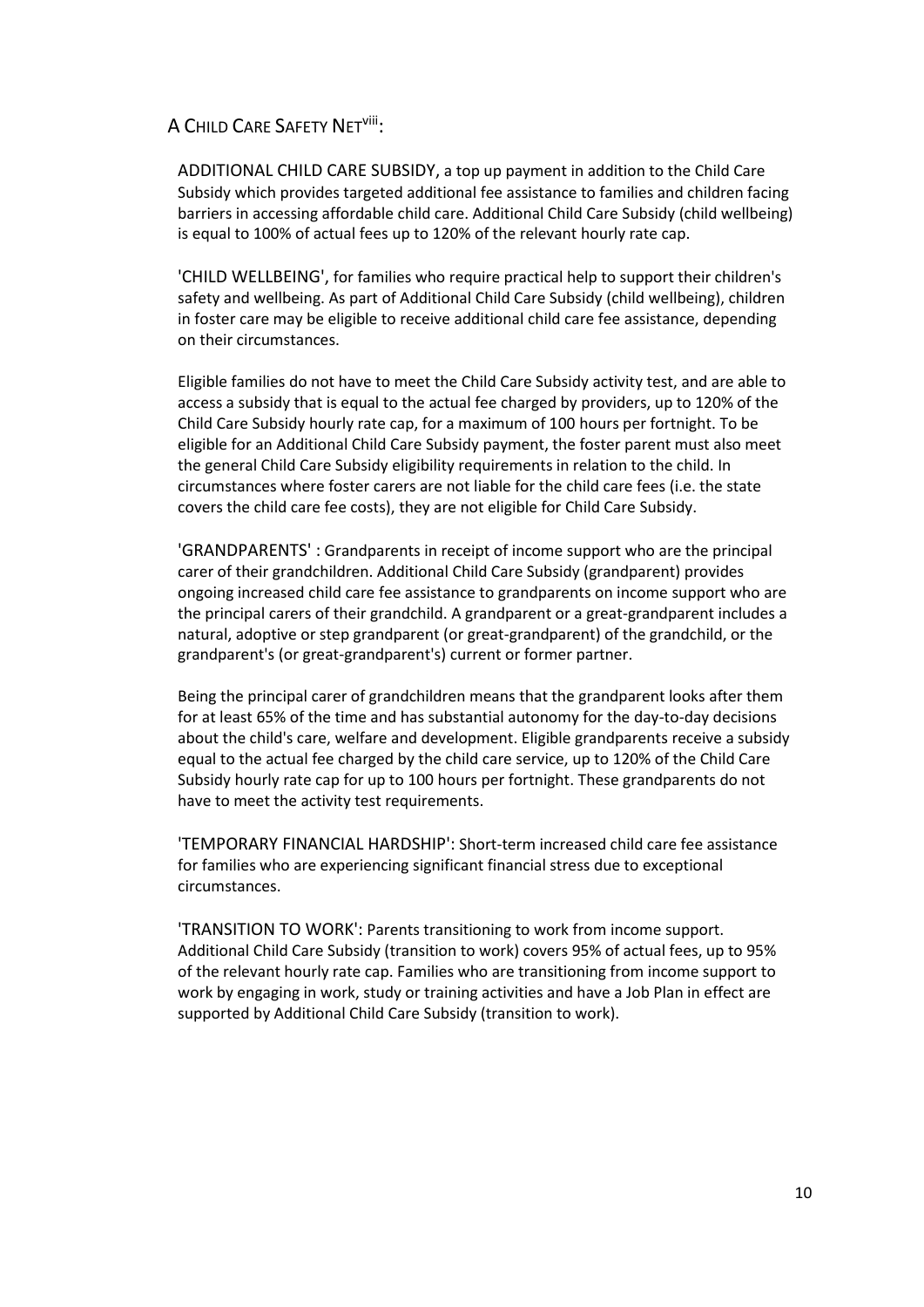<span id="page-13-0"></span>SUBSIDISED CARE FOR LOW INCOME FAMILIES. From July 2018, low income families on \$66,958 or less a year who do not meet th[e activity test](https://www.education.gov.au/child-care-subsidy-activity-test-0) are able to access 24 hours of subsided care per child per fortnight without having to meet the activity test, as part of the Child Care Safety Net.

A range of activities meet the activity test: paid work (including leave), study and training, unpaid work in a family business, looking for work, volunteering, selfemployment, and other activities on a case by case basis. Reasonable travel time to and from the place of activity to a child care centre may be included as part of the activity.

Parents self-declare their activity to the Department of Human Services (DHS) and no evidence is required at the time of the self-declaration. This will generally be done just prior to a new financial year, when the income estimate is provided for the coming financial year. DHS might ask some parents to provide evidence as part of their normal random spot checks. Evidence could include, for example, a copy of a payslip or a letter from the organisation where a parent volunteers. Parents can change or update their activity test details whenever they need to. This is done via their myGov account online or on a smartphone app.

Intermittently employed parents who fail to lodge updates when their hours change could face a debt at the end of the financial year. If paid work hours vary unpredictably from fortnight to fortnight, a parent should estimate the highest number of hours they expect to work in a fortnight over the next three months. This estimate determines how many hours of subsidised care the parent will be entitled to per fortnight. Parents should have access to enough hours of subsidised child care to support them to work as much as they need to, including having the flexibility to accept additional shifts at short notice. This approach can only be used to report irregular hours of paid work, and not when reporting hours of the other recognised activities. Centrelink needs to be notified of any changes to a parent's level of activity, estimated over three months, that would cause the parent to move to another step of the activity test. Changes can be reported through the Centrelink online account via myGov. There is no limit to the number of times a parent can update their circumstances.

The family income estimate can also be updated at any time during the year, and the Child Care Subsidy percentage will be adjusted accordingly. If an updated estimate to the family income occurs after the change, the Child Care Subsidy percentage will be applied following the advice. However, the previous entitlement will not be reviewed until Centrelink balances their payments once the actual income is known.

While there is no limit to the number of children at a service accessing Additional Child Care Subsidy (child wellbeing), the approval process changes once a service reaches 50%. If a service reaches or exceeds the 50% limit, additional certificates given do not take effect and services need to apply to Centrelink to make a determination for additional children to be eligible for Additional Child Care Subsidy (child wellbeing). Centrelink will make a decision within 28 days from the date of application. Determinations, once made, apply at any service of any provider the child is attending. In certain circumstances, providers can ask for a particular service's percentage of children with certificates to be changed. Requests must be made in writing using the form available on the Department of [Education and Training's website](https://www.education.gov.au/accs-child-wellbeing-guide) and must outline the reasons for the request. The Department of Education and Training assesses these requests and adjusts the percentage limit (if deemed appropriate) on a case-bycase basis.